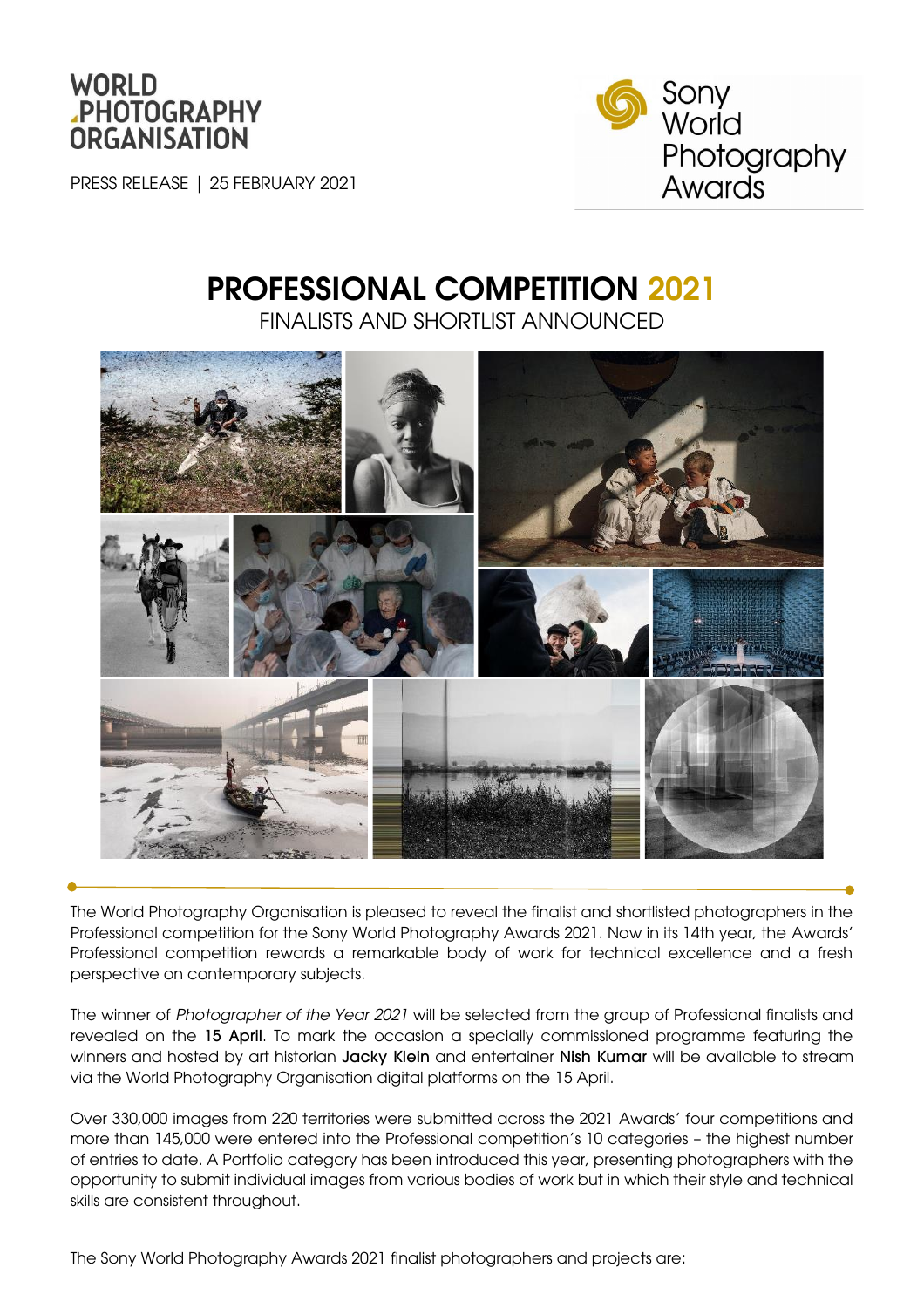## ARCHITECTURE & DESIGN

In *Hymn of the Building Site*, Gu Guanghui (China Mainland) presents images of construction sites across Ninghai County, Zhejiang Province. Taken from above, the sites and workmen are reduced to abstract shapes. Also working with an abstract point of view is Frank Machalowski, (Germany) whose series *Meisterhäuser Bauhaus-Dessau* comprises layered images of Walter Gropius's Masters' Houses in Dessaue using multiple exposures. For his project, *Eternal Hunting Ground,* Tomáš Vocelka (Czech Republic) chose to photograph a former military complex turned pet crematorium by minimalist architect Petr Hajek.

# **CREATIVE**

Using family heirlooms to create staged visual metaphors Sasha Bauer (Russian Federation) explores her family history through the prism of her grandfather's tumultuous life – from growing up in an orphanage to his years of service in the Russian army. *Ampelio and I* by Luigi Bussolati (Italy) features photographs found in an old family album and projected onto the landscapes of Parma and along the river Po. The project was conceived in memory of Bussolati's uncle, a passionate photographer himself who in 1942 tragically took his own life. In *The Moon Revisited* Mark Hamilton Gruchy (United Kingdom) combines previously unprocessed, copyright-free scans from NASA and the Jet Propulsion Laboratory with 3D software, models, virtual cameras and lighting to create his own set of images. These new composites reference contemporary issues alongside some that were relevant at the time of the Apollo missions and aim to contrast the unchanging surface of the Moon with the always dynamic pace of events on Earth.

# DOCUMENTARY PROJECTS

In *Thatcher's Children*, Craig Easton (United Kingdom) investigates the chronic nature of poverty and the effects of successive governments' social policies as experienced by three generations of one family in the north of England. *The Killing Daisy* by Vito Fusco (Italy) focuses on the pyrethrum, also known as the 'flower of death'. This delicate but deadly-to-insects daisy stands at the centre of a thriving organic insecticide industry in Kenya. Lorenzo Tugnoli's (Italy) powerful *Beirut Port Explosion* documents the devastation in the aftermath of the explosion that shook Beirut in August 2020, when 2,750 tons of ammonium nitrate detonated in the city's port, killing hundreds and injuring and displacing thousands.

### **ENVIRONMENT**

Mohammad Madadi's, (Islamic Republic of Iran) *A City Under Dust Clouds* features the cityscapes of Ahvaz, one of the world's most air polluted cities, covered under a sepia cloud of dust and contamination. In *The Sea Moves Us, the Sea Moves Fuvemeh,* Antonio Pérez (Spain) presents the inhabitants of Fuvemeh, a small fishing village in Ghana, in a series of portraits juxtaposed with photographs of their abandoned homes, now lying in ruins due to rising sea levels and coastal erosion. *Net-Zero Transition* by Simone Tramonte (Italy) explores Iceland, a country which now produces 100% of its electricity from renewable sources, as a successful case study for other nations looking towards a more sustainable future.

### **LANDSCAPE**

In *Silent Neighbourhoods,* Majid Hojjati (Islamic Republic of Iran) presents a series of landscapes centred around deserted structures that in their quiet stillness poetically evoke the stories of those that once inhabited them. *Zaïm* by Andrea Ferro (Italy) explores notions of iconography and devotion as expressed in the political propaganda posters that dominate the urban landscapes of Tripoli, Lebanon. *Volcano* by Fyodor Savintsev (Russian Federation) depicts the vibrant colours, natural diversity and otherworldly qualities of the volcanic belt in the Kamchatka Peninsula, Russia.

# PORTFOLIO

In *Citizens of Tomorrow*, creative director and photographer Loli Laboureau (Argentina) contrasts statured and lively street scenes of the world as 'we used to know it' with colourful and dramatically staged portraits depicting the 'new normal'. Taken in and around his hometown of Ourense in the region of Galicia, photojournalist **Brais Lorenzo (Spain)** presents a series of poignant and dramatic scenes exploring local events and issues ranging from the effects of the pandemic to forest fires and carnival season. In images taken from a variety of personal projects, social documentary and portrait photographer Laura Pannack (United Kingdom) uses symbolism and a muted colour palette to evoke vulnerability in and intimacy with her subjects.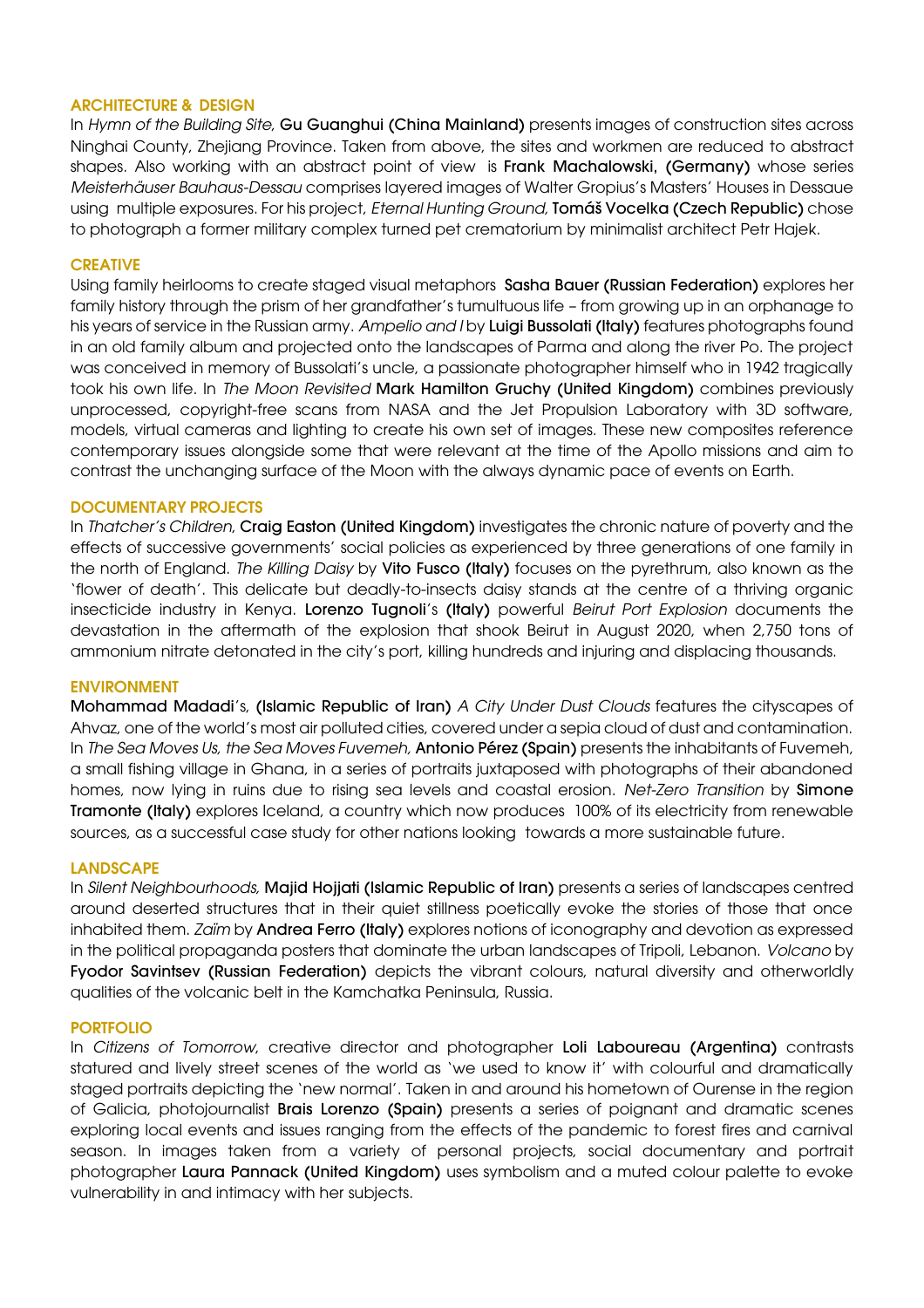### **PORTRAITURE**

For his second shortlisted project Craig Easton (United Kingdom) presents *Bank Top,* a collaboration with writer and academic Abdul Aziz Hafiz, examining the representation and misrepresentation of communities in northern England, specifically looking at the residents of one tight-knit neighbourhood in Blackburn. In *Looking Out from Within, 2020* Julia Fullerton-Batten (United Kingdom) took to the streets of her local area of West London to document her neighbours in their state of lockdown – meticulously staged at the windows of their homes while forlornly staring out. Inspired by John Houston's film *The Misfits* (1961), *Drag Queen Cowboys* by Jane Hilton (United Kingdom) comprises black & white portraits of Las Vegas Drag Queen performers photographed in 'Western' outfits against Nevada's desert backdrop.

### **SPORT**

In *Sport and Fun Instead of War and Fear*, Anas Alkharboutli (Syrian Arab Republic) movingly documents Wasim Satot's karate school for children in the village of Aljiina, near Aleppo, where boys and girls, aged 6 -15 years-old, with and without disabilities, come together to form a community and overcome the traumas of war. *Iron Fit Kenya* by Patrick Meinhardt (Spain) depicts athletes from across East Africa taking part in the second Iron Fit Bodybuilding competition in Nairobi. *Rooftops* by Farzam Saleh (Islamic Republic Of Iran) captures Iranian athletes as they take to the rooftops of their city to maintain a reaime of health and fitness during the pandemic.

### STILL LIFE

In *Still Life Composition, Shot on Wet Plate*, Peter Eleveld (Netherlands) showcases a series of black & white images of glass vases, fruit and flowers expertly photographed and developed using a large-format camera and the wet plate collodion process. Conceived during the first national lockdown in Milan, Alessandro Pollio's (Italy) *Volatile Interests* is a visual investigation of the photographer's domestic environment in which simple and often humorous compositions of food and everyday objects represent memories of days spent in isolation. *Mexican Feast* is a celebration of Mexican food and handcraft traditions. In a vibrant and brightly lit mix of colours and textures, Paloma Rincon's (Spain) studio constructions pay homage to her cultural influences.

### WILDLIFE & NATURE

*Sea Drops* by Angel Fitor (Spain) is a photographic essay exploring life inside drops of sea water. Using micropipettes, and a self-designed micro studio set-up, Fitor opens a drop shaped window to the splendidly diverse world of different species of planktons. Through close-up portraits, aerial images and underwater shots, *Raw Nature* by Graeme Purdy (United Kingdom) captures the fierce and majestic beauty of wild animals. *Locust Invasion in East Africa* by Luis Tato (Spain) documents a destructive infestation of desert locust across East Africa as it wiped out entire fields of vegetation and crops. This recent outbreak has been the most severe the region has known in decades, made worse by Covid-19 restrictions disrupting the supply chains of pesticides.

The work of finalist and shortlisted photographers in the Professional competition was judged by: Natasha Egan, Executive Director, Museum of Contemporary Photography, Chicago; Sunyoung Kim, Curator, Museum of Photography Seoul, South Korea; Azu Nwagbogu, Founder and Director, African Artists' Foundation and LagosPhoto Festival; Lindsay Taylor, Curator, University of Salford Art Collection; Hannah Watson, Director, Trolley Books; and Mike Trow, Independent Curator and Photo Editor, Chair of the Jury.

Commenting about this year's finalists and shortlist Mike Trow says: '*The integrity, intentionality and considered edits presented in this year's projects stirred up debate and genuine appreciation among the jury. Photographers rose up to the challenges of 2020 using the time to delve deeper into personal projects and explore the stories unfolding in their local communities. Their efforts have truly paid off with shortlisted and finalists' works presenting a noticeable step up in quality, which made the competition feel special this year*.'

The overall winners in the Student, Youth, Open and Professional competition of the Sony World Photography Awards 2021 will be announced on the 15 April 2021 via the World Photography Organisation's digital and video platforms. For more information about winners and shortlists please visit [www.worldlphoto.org](http://www.worldlphoto.org/)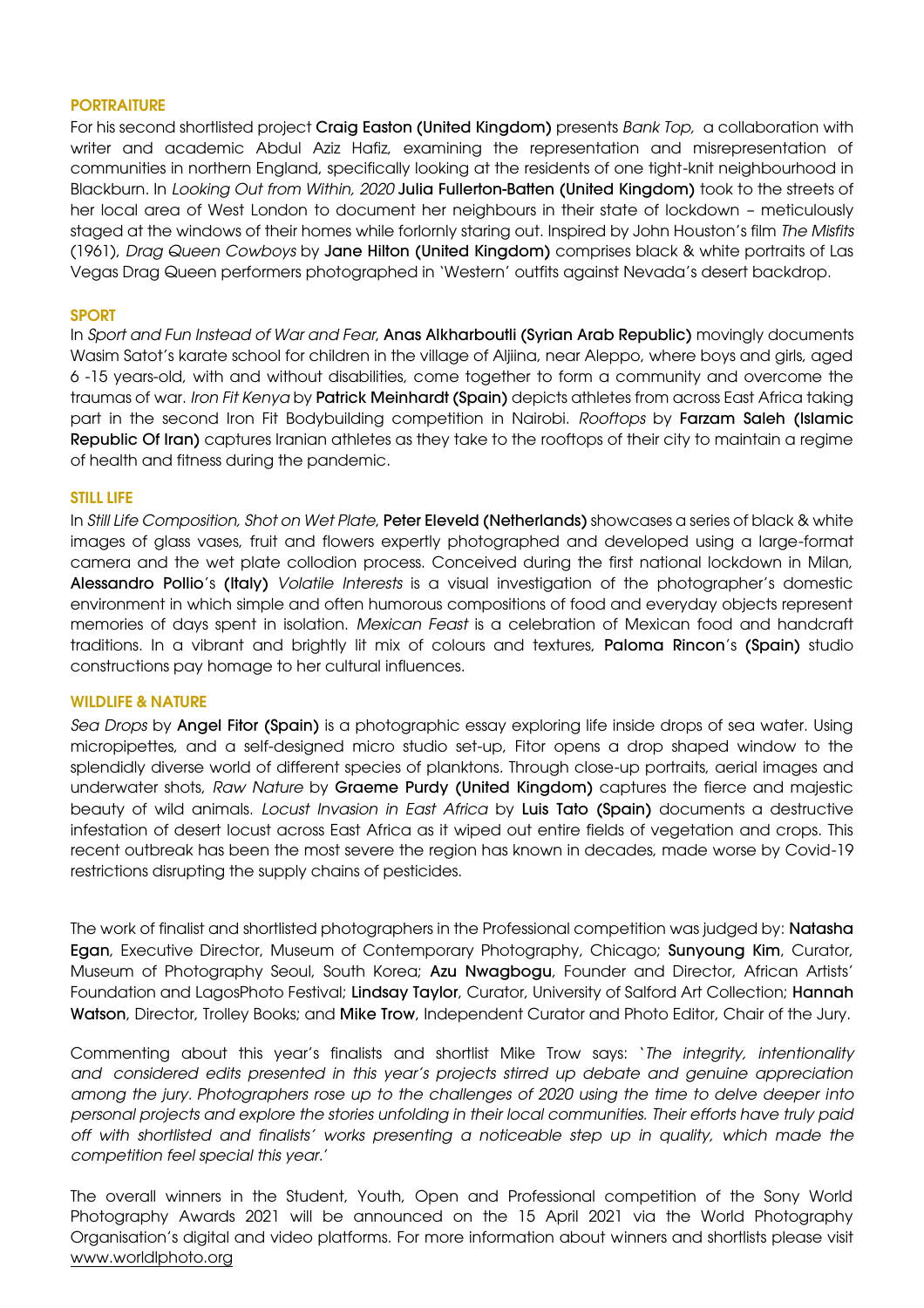# PROFESSIONAL COMPETITION 2021 FINALISTS AND SHORTLIST

# ARCHITECTURE:

#### Finalists:

Gu Guanghui, China Mainland Tomáš Vocelka, Czech Republic Frank Machalowski, Germany

#### Shortlist:

Leonardo Costa Braga, Brazil Peter Franck, Germany Arvind Jayashankar, Belgium Luca Locatelli, Italy Karin Nützi-Weisz, Switzerland

# ENVIRONMENT:

#### Finalists:

Mohammad Madadi, Islamic Republic of Iran Antonio Pérez, Spain Simone Tramonte, Italy

### Shortlist:

Felipe Fittipaldi, Brazil Antonio Faccilongo, Italy Alessandro Gandolfi, Italy Li Wentao, China Mainland

# PORTFOLIO:

### Finalists:

Loli Laboureau, Argentina Brais Lorenzo, Spain Laura Pannack, United Kingdom

#### **Shortlist:**

Sergio Aparicio - OKOBÉ, Spain Jacob Ehrbahn, Denmark Alessandro Gandolfi, Italy Ilka & Franz, Germany Peter Franck, Germany Kayode Moyosade, Nigeria Marylise Vigneau, France

# WILDLIFF & NATURE:

### Finalists:

Angel Fitor, Spain Graeme Purdy, United Kingdom Luis Tato, Spain

### Shortlist:

Levon Biss, United Kingdom Will Burrard-Lucas, United Kingdom Aleksander Nordahl, Norway Brent Stirton, South Africa

# CREATIVE:

#### Finalists:

Sasha Bauer, Russian Federation Luigi Bussolati, Italy Mark Hamilton Gruchy, United Kingdom

### Shortlist:

Andrea Alkalay, Argentina Delphine Blast, France Ilka & Franz, Germany Julia Keil, Germany Kyung-Hoon Kim, South Korea Niloofar Mahmoudian, Islamic Republic of Iran Michelle Watt, United States

# LANDSCAPE:

### Finalists:

Majid Hojjati, Islamic Republic of Iran Andrea Ferro, Italy Fyodor Savintsev, Russian Federation

### Shortlist:

Niklas Eschenmoser, Switzerland Mehrdad Fathi, Islamic Republic of Iran Samad Ghorbanzadeh, Islamic Republic of Iran Carol Graham, United Kingdom Marvin Grey, Philippines Marc Hennige, Germany

# SPORT:

### Finalists:

Anas Alkharboutli, Syria Patrick Meinhardt, Spain Farzam Saleh, Islamic Republic of Iran

## Shortlist:

Anton Dotsenko, United States Florian Gruet, France Michael Hanke, Czech Republic Charlos López, Spain Barbora Reichova, Czech Republic Antonio Aragón Renuncio, Spain

# DOCUMENTARY PROJECTS:

#### Finalists:

Craig Easton, United Kingdom Vito Fusco, Italy Lorenzo Tugnoli, Italy

### Shortlist:

Marcos Azulay, Argentina Ingmar Björn Nolting, Germany Justyna Gorniak, Poland Tomasz Lazar, Poland Jose Manuel Lopez, Spain Agnieszka Maruszczyk, Poland Alexey Pavlov, Russian Federation

# PORTRAITURE:

### Finalists:

Craig Easton, United Kingdom Julia Fullerton-Batten, United Kingdom Jane Hilton, United Kingdom

### Shortlist:

Richard Ansett, United Kingdom Theo Gould, United Kingdom Christian Lee, United States John Millar, United Kingdom Agnese Morganti, Italy Luca Rotondo, Italy

# STILL LIFE:

### Finalists:

Peter Eleveld, The Netherlands Alessandro Pollio, Italy Paloma Rincon, Spain

## Shortlist:

Wesley Dombrecht, Belgium Igor Kryukov, Russian Federation Maryna Masel, Ukraine Lorenzo Pennati, Italy Jan Prengel, Germany Berenice Riu, Spain